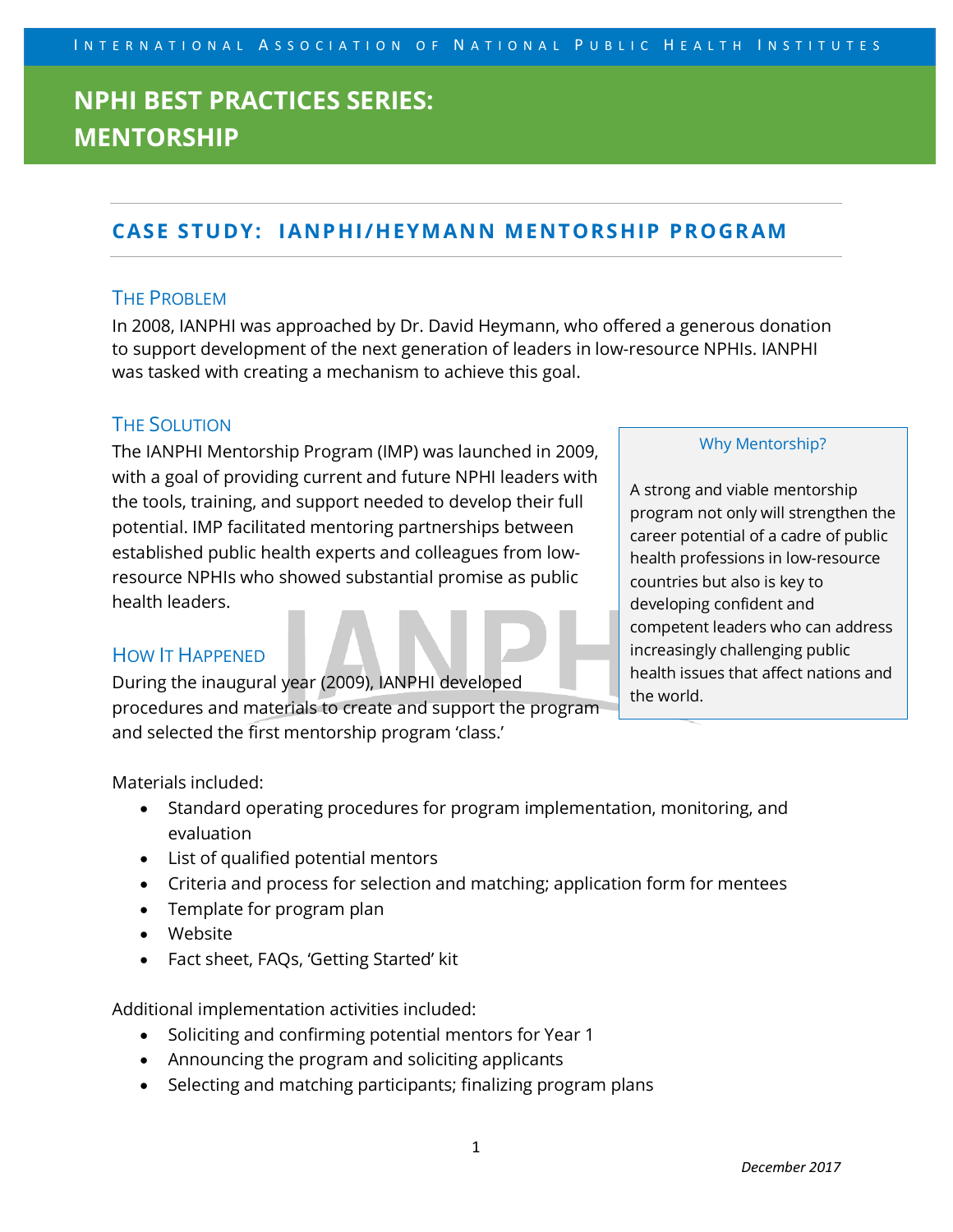• Facilitating communication among program pairs

During the first year, the program funded three mentor-mentee pairs, and two more pairs were added in Year 2. In 2011, the program named a final pair, for a total of six.

#### IMPACT AND OUTCOMES

Individually, the pairs reported accomplishments ranging from training in scientific publication and preparation of a research grant application, to development of procedures for creation of a new NPHI.

As the program evolved, it became clear that the most effective projects, and by extension the most productive mentorship pairs, were those that had the active support of the mentees' NPHI directors. In these cases, the directors used IMP to catalyze institutional change, recognizing mentorship as a fundamental element of scientific collaboration and workforce development.

### SUCCESS FACTORS

IMP program evaluations suggested several critical 'ingredients' for success:

- NPHI director who is personally invested in the program and recognizes the importance of mentorship on workforce development
- Mentors with skills in areas the institute views as important to achieve its mandate and goals
- Projects that provide tangible benefits to the NPHI, in addition to benefitting the mentee; this encourages buy-in from the director and other staff
- If the mentor is from another institute, adequate time to understand the institutional context, and opportunities for on-site interaction
- Availability of one experienced mentor to serve as 'mentor to the mentors,' providing focused technical assistance and coaching to colleagues to overcome obstacles

*"Clear objectives and close working relationships between the mentors and program staff have been the foundation of the relationship from the outset; enthusiasm and support of the mentees and their NPHIs have aided in sustaining it."*

-IMP Mentor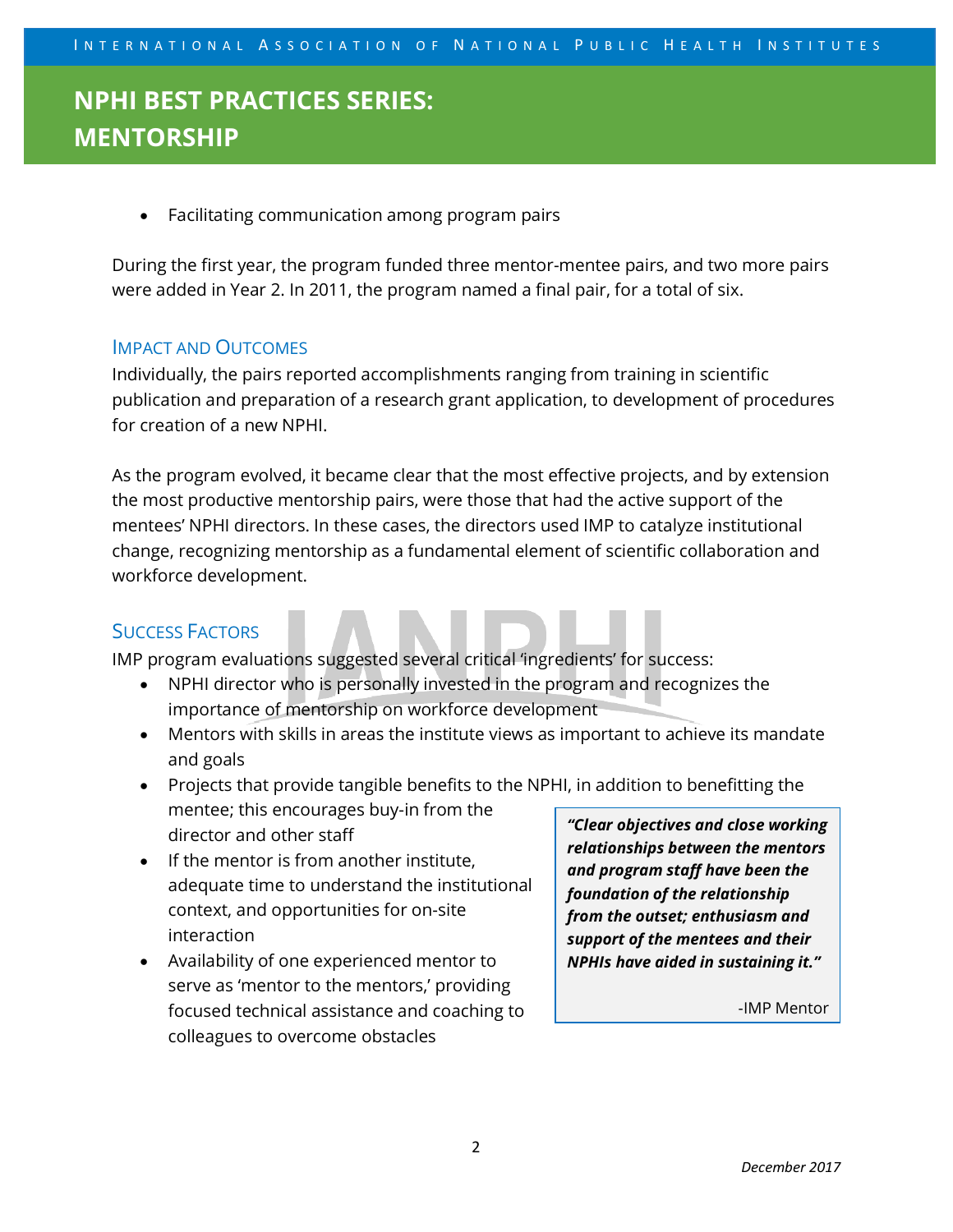### CHALLENGES AND LESSONS LEARNED

The experience of three years of operation provided lessons to consider for future programs:

- Every senior scientist or public health leader is not necessarily a good mentor. Mentors need training and support.
- Simply matching mentor and mentee is not enough. Each needs to understand their responsibilities, have reasonable expectations, and have an awareness of the climate and culture of the mentee's home institute.
- Mentorship is a long-term adult developmental process that can be affected by organizational, occupational, positional, and interpersonal variables. It is not an 'all or nothing' enterprise.
- Mentees and mentors need to have a way to measure the success of their relationship. IMP surveys revealed the need for more in-depth analyses. Successful outcomes are often largely dependent on lucky pairings of well-suited mentors and mentees.
- The most significant obstacle is time.

The program design, which matched mentees with mentors from outside institutes and often in other parts of the world, created challenges for some at the individual level. For a few pairs, obstacles to in-person mentoring opportunities and real-time communication limited the ability to meet expectations and attain goals. As noted by one mentor, '[we] had far higher expectations when we started the program, but real life is different."

At the IMP level, a key challenge was the difficulty in evaluating success. Measures of performance were difficult to define, and there were few measurable outcomes by which to assess success.

#### THE WAY FORWARD

In recognition of the value of mentorship to the success of NPHI operations, IANPHI intends to continue to make mentorship and leadership development a cornerstone activity. Pending funding to continue IMP, IANPHI has launched a series of complementary activities aimed at empowering a new generation of high-potential public health professionals in low-resource countries to lead and invigorate their NPHIs. Lessons from IMP informed development of the 2014-2015 IANPHI Leadership Institute, piloted with colleagues from Sweden and hosted by the NPHIs of Mozambique and Tanzania. Feedback from the 35 graduates, designated *Heymann Fellows* in recognition of Dr. Heymann's